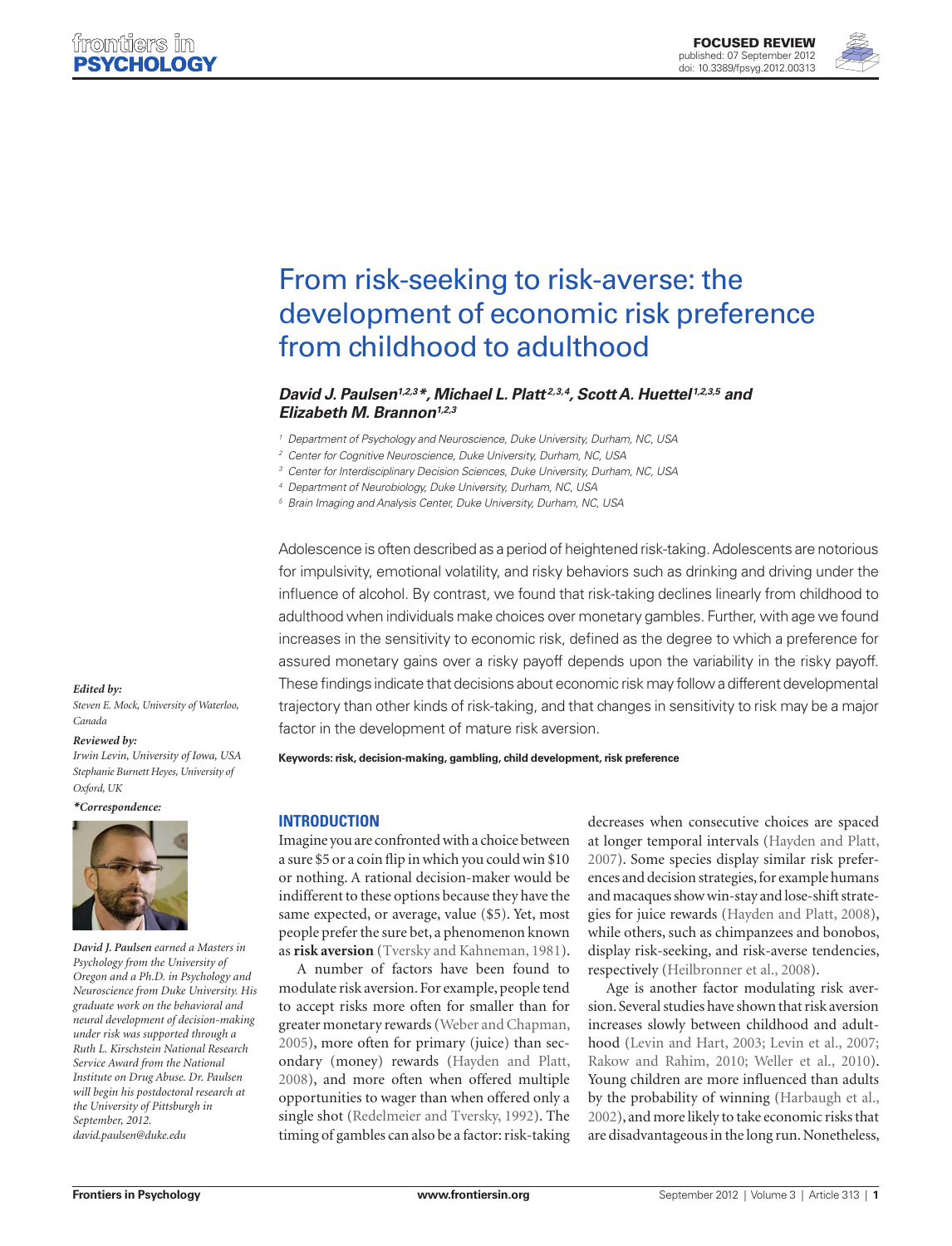#### **Risk aversion**

The tendency to prefer certain over risky options. Risk aversion is most clearly identified when the certain and risky options under consideration have the same average or expected value.

#### **Coefficient of variation (CV)**

Mathematically defined as the standard deviation of outcome values divided by the mean. In our tasks, CV of outcomes is used as a measure of risk. Note that this definition works for values that are either all positive or all negative.

they are also less likely to take risks that are advantageous (Crone et al., 2008). Other studies have shown that adolescents are more likely than adults to be predisposed to take risks by changes in affect as well (Figner et al., 2009; Burnett et al., 2010). Thus, while aversion to risk appears to increase monotonically with age, modulating factors like emotional affect and probability can alter this general pattern.

In a recent article, we reported that risk aversion increases both with age and with increasing economic risk (Paulsen et al., 2011b). We presented children, adolescents, and adults with choices between a sure bet and a risky gamble with equal expected value while varying the disparity between the maximum and minimum rewards available for the gamble. For example, a trial with a low-risk gamble could present the chance of winning either 5 or 3 coins vs. a sure bet of 4 coins, whereas a high-risk gamble could present the chance of winning either 8 or 0 coins. We used the **coefficient of variation (CV)**, mathematically defined as the standard deviation divided by the mean, of the possible outcomes as our measure of economic risk for two reasons. First, because CV is a unitless measure of risk, it permits comparison between reward types and species. Second, CV has been demonstrated to be a better predictor of choice behavior – accounting for greater behavioral variance in risk vs. sure bet choices – in humans and other animals than more traditional measures of risk like variance or standard deviation (Weber et al., 2004). In our study, when CV was low, there were no group differences in risktaking between children, adolescents, and adults. As CV increased, however, age-related differences in choice emerged: children were mildly riskseeking, adolescents were mildly risk-averse, and adults were reliably risk-averse (**Figure 1**; **Table 1**).

## **Contributions**

Our findings make three important contributions to the growing literature on the development of risky decision-making. First, they underscore the need to distinguish between different types of risk-taking. While economic risk tasks allow experimental control and are frequently used to study risk-taking, there may be fundamental differences between this context and more naturalistic risky decision-making situations such as whether to have unprotected sex, use illegal drugs, or drink and drive. Second, our findings suggest that the development of sensitivity to risk may be a major factor in the development of mature risk aversion. Third, our findings indicate developmental differences in how value is assessed. We next consider each of these factors in turn.

## **Real-world vs. economic risk**

Although real-world risks *de facto* entail economic risk, a general distinction is often made between behaviors like substance use, extreme sporting, and delinquency, that may have longer lasting and less recoverable real-world consequences than

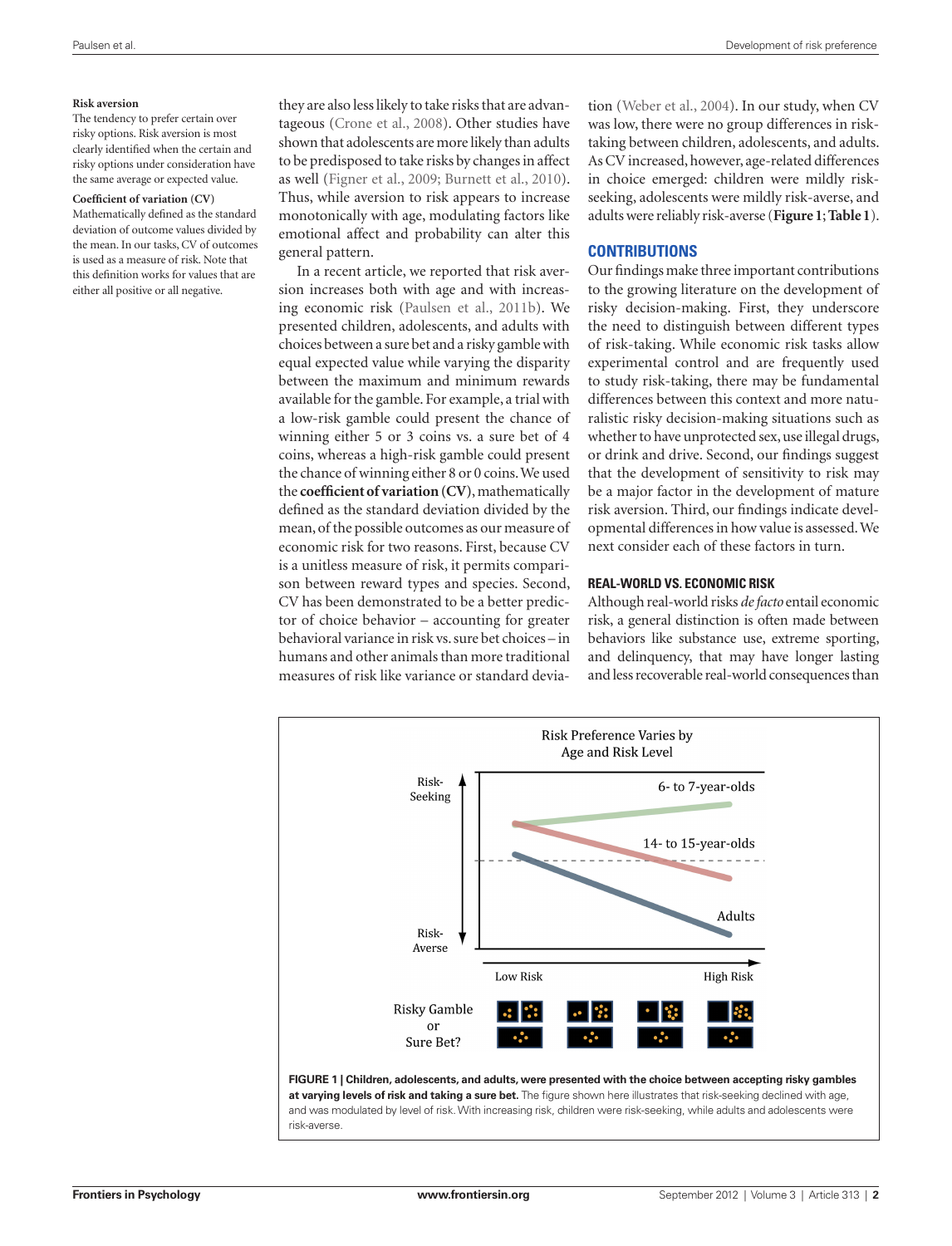|            | <b>Coefficient of variation</b> |       |       |       |  |  |
|------------|---------------------------------|-------|-------|-------|--|--|
|            | 0.35                            | 0.71  | 1.06  | 1.41  |  |  |
| Child      | 0.623                           | 0.718 | 0.770 | 0.703 |  |  |
| Adolescent | 0.686                           | 0.705 | 0.443 | 0.391 |  |  |
| Adult      | 0.539                           | 0.372 | 0.173 | 0.167 |  |  |

|  | Table 1   Proportion risky choices by age group and coefficient of variation. |  |  |
|--|-------------------------------------------------------------------------------|--|--|
|  |                                                                               |  |  |

the behaviors elicited by laboratory gaming tasks. These two general types of risk-taking may be distinguished in several ways. One is by domain. For example, decision-research suggests that individual risk preference depends on situational variables, like whether the risk involved is recreational, social, health-related, or financial (Weber et al., 2002). A person who appears risk-seeking in their physical activities may be risk-averse in their investments, although mediating factors like perceived control over a situation or the perceived risk involved may reduce apparent discrepancies to a common riskattitude (Weber and Milliman, 1997).

A second dimension in which these two types of decisions differ is the heightened emotionality and greater potential for serious consequences in real-word as opposed to laboratory gambling. Real-world decisions can lead to financial success or ruin, physical elation or injury, psychological pleasure or addiction, and social rejection or adulation. A handful of studies have attempted to explicitly manipulate the emotionality of decisionmaking in laboratory risk-taking tasks for example by providing feedback (Burnett, et al., 2010; Figner, et al., 2009), or by having peers present during decision-making (Gardner and Steinberg, 2005).

A third way to distinguish real-world risk from economic risk involves a distinction between **risk** and **ambiguity** (Knight, 1921; Huettel et al., 2006). To understand this distinction, compare the probability of rolling "6" on a fair die (risk) with the probability of being in an auto accident (ambiguity). In the case of a die, the probability distribution for different outcomes is fully specified, whereas the probability of a car crash is dependent on a multitude of contextual factors. With risk, all possible outcomes and their *exact* probabilities are known prior to making a decision. With ambiguity, such information about outcomes is incomplete: road and weather conditions, the experience of other drivers, the frequency of wildlife crossings, and the physical state of car and driver, can all make unknown contributions to the likelihood of an accident. Thus while many real-world "risktaking" decisions involve ambiguity, laboratory gambling tasks, including our own, involve risks that are more concretely defined.

Real-world risk-taking shows a different developmental trajectory from economic risk-taking, which could be due to any of a number of reasons. Health statistics show increased mortality in adolescents due to preventable causes like drug abuse and driving under the influence of alcohol (Eaton et al., 2006; Karch et al., 2009), suggesting that real-world risk-taking has a curvilinear, inverted U-shaped pattern from childhood through adolescence and into adulthood. One contributing factor to this pattern could be that adolescents are very sensitive to the influence of their peers (Lewis and Lewis, 1984; Gardner and Steinberg, 2005; Chein et al., 2010). Adolescent delinquency, one form of risk-taking, may reflect attempts to establish adultlike independence (Moffitt, 1993). Another possibility is that adolescents' heightened subjective estimate of their own control over situational variables may lead them to take greater risks (Weber and Milliman, 1997; Reyna and Farley, 2006).

Some authors have suggested that the amplified emotional volatility and/or mood fluctuations associated with adolescence (Buchanan et al., 1992) may influence decisions in contexts involving risk (Burnett, et al., 2010; Figner, et al., 2009), perhaps due to an affective focus on reward which overshadows attention to losses. Adolescents may also just think less before acting (Steinberg, 2004) or act impulsively (Steinberg et al., 2009). Heightened emotions and impulsivity might also work together to increase risktaking by promoting action before the potential negative consequences of actions have been fully considered. Endorsing this idea, the neural mechanisms responsible for impulse control take time to mature, after sensitivity to reward has already emerged (Galvan et al., 2006; Casey et al., 2008). Thus, based solely on the findings from research on real-world risk-taking, our results would not have been predicted, showing that not all types of risk are appreciated equally across age, and that the distinction between different kinds of risk is an important one to make.

## **Development of risk-sensitivity**

Our findings also suggest that **risk-sensitivity** changes across childhood and adolescence. We

#### **Risk**

Uncertainty when possible outcomes and their probability of occurrence are known. For example, each face of a fair-sided die has a 0.166 probability of landing face-up. Betting on the outcome of a roll is risky.

#### **Ambiguity**

Uncertainty when information about possible outcomes and probability is incomplete or missing. For example, a used automobile has high mileage and an unknown history of owners. Expecting this car to last 5-years with only the given information is full of ambiguity.

#### **Risk-sensitivity**

Sensitivity to changes in degree of risk, indicated by changes in behavior or preference.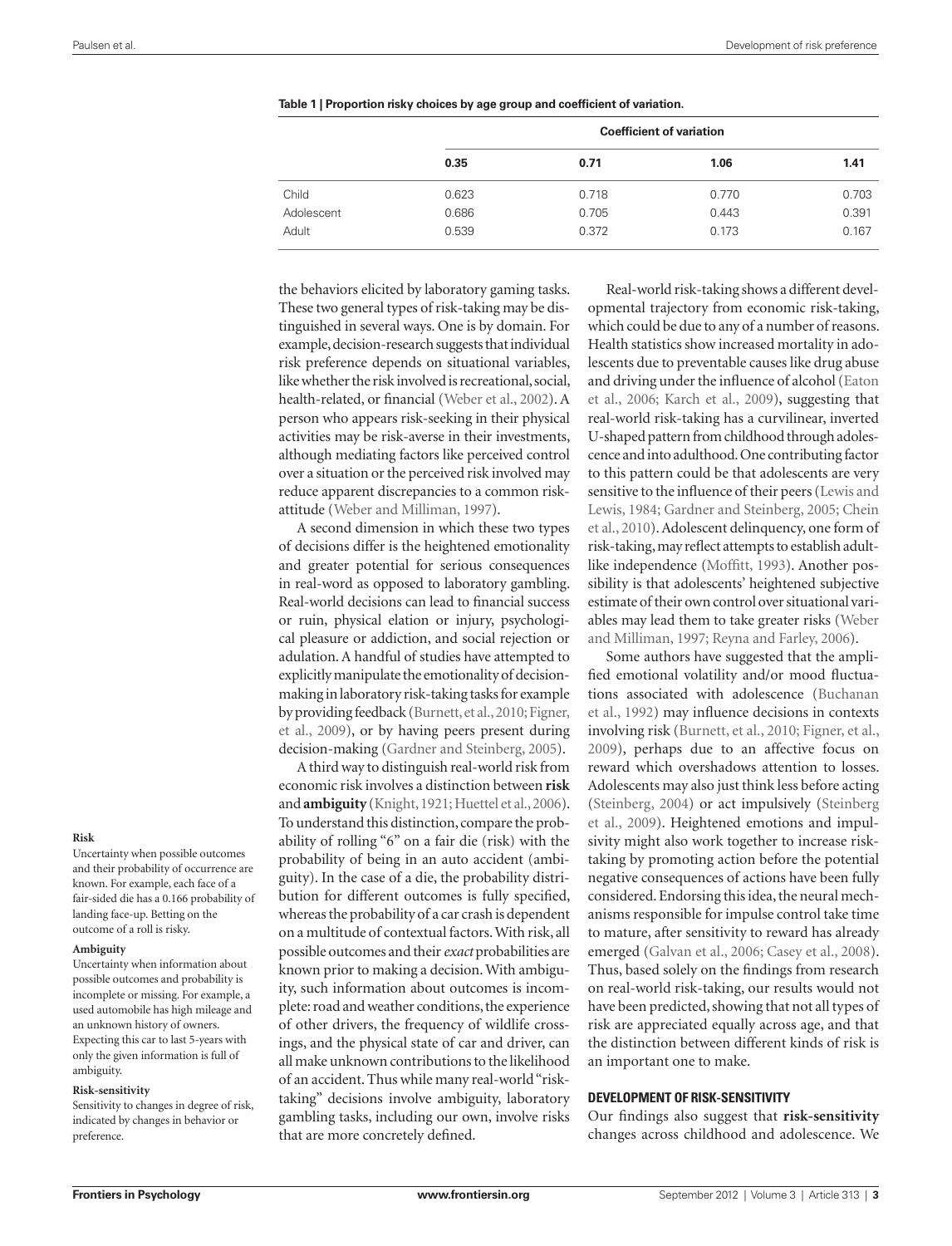found that while children prefer greater CVs, adolescents and adults found greater CVs aversive. This pattern of behavior indicates a positive correlation between risk-taking and CV in children, and a negative correlation in adulthood. The transition during development from a positive to a negative slope between risk preference and the CV of a gamble implies a time period when the risk of a gamble has no predictive power on choice behavior. Given the hypothesis of competing processes in risk-taking behavior (Steinberg, 2010) – e.g., impulsivity vs. self-control and reward-seeking vs. loss-aversion – such indifference to risk suggests a period of balance between two or more processes involved in economic risk-taking. Knowing when this period of balance occurs can inform our understanding of the impact of other associated neural and cognitive changes in development (e.g., executive function, temporal discounting, etc.). Ongoing work suggests that the cross-over from riskseeking to risk-averse behavior occurs between 7.5 and 13 years of age (Paulsen et al., 2012). In addition, this information indicates that children younger than 8-years-old will provide data pivotal to identifying the development of decisionmaking under risk.

#### **Valuation and evaluation**

Apart from sensitivity to risk, the fact that gambles typically become less attractive as individuals age may also indicate developmental differences in how value is assessed. One possibility is that value is derived from the quantifiable properties of the gamble, like magnitude and probability, or through an interaction between these objective measures and how they are perceived. For example, in Cumulative Prospect Theory (Tversky and Kahneman, 1992), the value of a gamble is formed as the summed product of individually weighted probabilities and individually weighted values. Greater attention to one or another outcome modulates these weightings (Lopes, 1995): focusing more on gains yields an optimistic weighting and hence greater value, while focusing more on losses yields a pessimistic weighting and hence lesser value. Evidence in favor of this effect of attention comes jointly from behavioral differences in children and adult's behavior in gain and loss domains (Weller, et al., 2010; Paulsen et al., 2012) and from eye-tracking studies showing that the amount of time spent looking at a particular option is predictive of its being chosen among alternatives (Krajbich and Rangel, 2011). Thus, it's possible that children and adults differentially allocate attention to the winning and losing outcomes of a gamble, with younger individuals putting more focus on the jackpot, less focus on the loss, or both, compared to adults.

Another factor that may change over development is the inherent preference for the novelty or uncertainty of gambles. Prior research has shown that in monkeys the gamble itself has inherent value (Hayden et al., 2008). Several lines of research have found novelty-seeking to be particularly elevated during adolescence (see Spear, 2000, for review). However, many studies operationalize novelty-seeking as exploration of novel environments, and similar to the distinction between real-world and economic risk-taking, there may be differences between exploration and gambling related novelty-seeking. From this, the value of novel or uncertain outcomes compared to predictable outcomes may have a different developmental trajectory, namely decreasing with age. Consistent with this idea, although there was no significant difference between age groups in the probability of choosing the gamble when it was low-risk, children and adolescents showed an overall preference for the risky option, while adults did not. Future work will be needed to test these hypotheses, and to better separate noveltyseeking, exploration, and risk-taking, from one another.

Much decision-making research has focused on how gambles are appraised, that is to say the valuation stage of decision-making, and less on how the assessment of outcomes relates to future decisions (see Rangel et al., 2008, for discussion of decision-making stages). Agerelated differences in outcome evaluation and learning could also contribute to the patterns we observed. For example, regret, an important mediator of decision-making, develops slowly between childhood and adulthood (Habib et al., 2012). Neuroimaging work using the same task we focused on here found that the hippocampus, amygdala, and insula, among other regions, increased in activation with age during decisionmaking (Paulsen et al., 2011a). Both hippocampal and amygdalar regions contribute to learning and memory, while the insula is thought to integrate affective and cognitive information during decision-making (Preuschoff et al., 2008). Learning from outcomes tends to improve with development (e.g., Crone and van der Molen, 2004). Taken together, these ideas lead to the hypothesis that adults may be more adept at incorporating the outcomes of prior decisions into subsequent decision-making contexts. Future studies will need to explore this hypothesis further.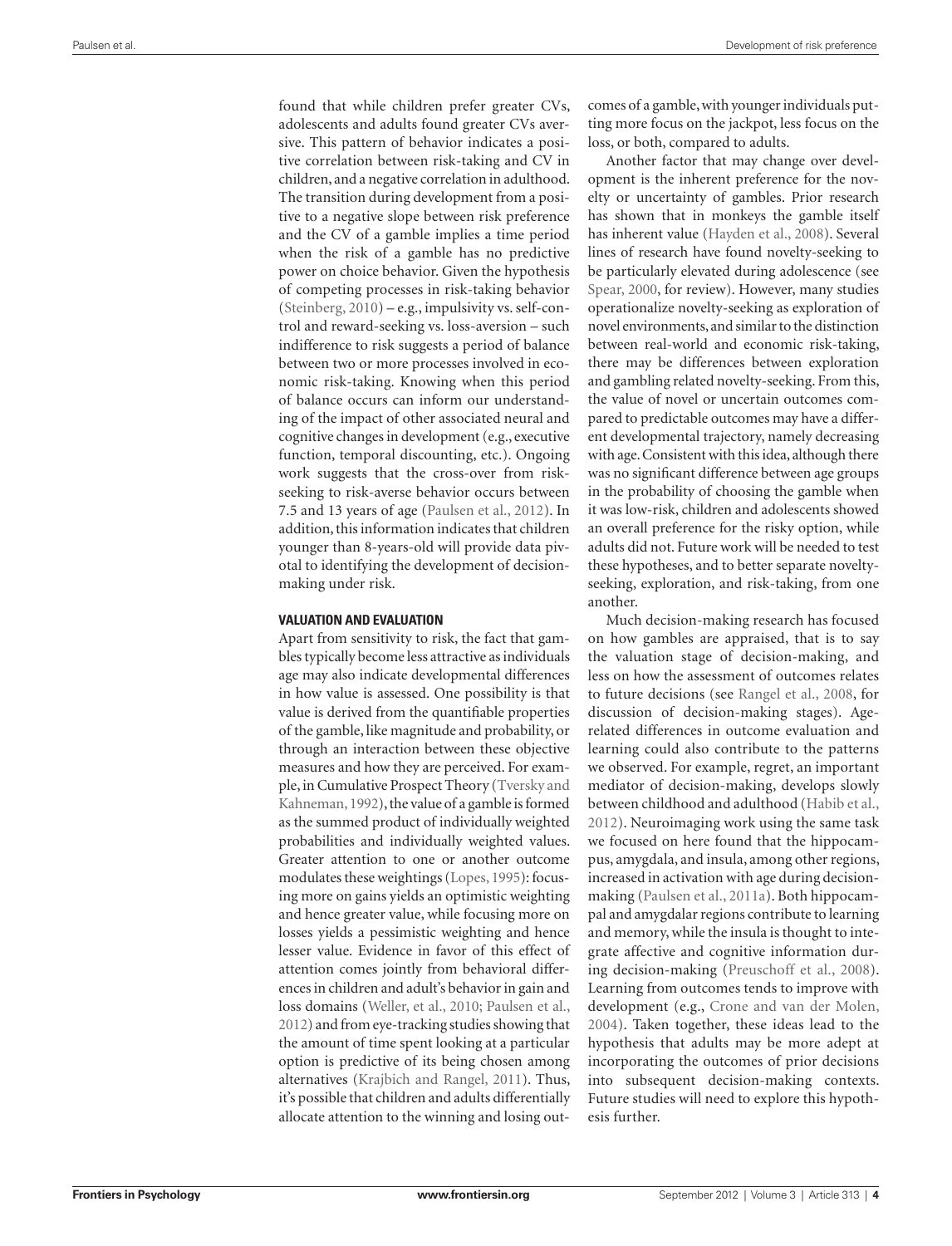## **Conclusion**

The findings in Paulsen et al. (2011b) suggest a more gradual emergence of risk aversion over age compared to the curvilinear patterns often found in real-world risky behaviors. Precisely how risk-taking tasks relate to real-world risk-taking remains an active area of research (Winters and Anderson, 2000; Bruine de Bruin et al., 2007; Morrongiello et al., 2009). Understanding the behavioral and neural changes in decision-making and its neural mechanisms over development could influence the design of interventions that could help to preclude or ameliorate the harmful consequences of risk-taking during development.

## **Acknowledgments**

This research was funded by an Incubator Award from the Duke Institute for Brain Sciences (Scott A. Huettel and Michael L. Platt), NIMH RC1-088680 (Scott A. Huettel and Elizabeth M. Brannon), and pre-doctoral NRSA F31-027266 from NIDA to David J. Paulsen.

## **References**

- Bruine de Bruin, W., Parker, A. M., and Fischhoff, B. (2007). Individual differences in adult decision-making competence. *J. Pers. Soc. Psychol.* 92, 938–956.
- Buchanan, C. M., Eccles, J. S., and Becker, J. B. (1992). Are adolescents the victims of raging hormones? Evidence for activational effects of hormones on moods and behavior at adolescence. *Psychol. Bull.* 111, 62–107.
- Burnett, S., Bault, N., Coricelli, G., and Blakemore, S. J. (2010). Adolescents' heightened risk-seeking in a probabilistic gambling task. *Cogn. Dev.* 1–14.
- Casey, B. J., Getz, S., and Galvan, A. (2008). The adolescent brain. *Dev. Rev.* 28, 62–77.
- Chein, J., Albert, D., O'brien, L., Uckert, K., and Steinberg, L. (2010). Peers increase adolescent risk taking by enhancing activity in the brain's reward circuitry. *Dev. Sci.* 14, F1–F10.
- Crone, E., Bullens, L., Van der Plas, E., Kijkuit, E., and Zelazo, P. (2008). Developmental changes and individual differences in risk and perspective taking in adolescence. *Dev. Psychopathol.* 20, 1213–1229.
- Crone, E., and van der Molen, M. (2004). Developmental changes in real life decision making: performance on a gambling task previously shown to depend on the ventromedial prefrontal cortex. *Dev. Neuropsychol.* 25, 251–279.
- Eaton, D. K., Kann, L., Kinchen, S., Ross, J., Hawkins, J., Harris, W. A., Lowry, R., McManus, T., Chyen, D., Shanklin, S., Lim, C., Grunbaum, J. A., and Wechsler, H. (2006). Youth risk behavior surveillance – United States, 2005. *J. Sch. Health* 76, 353–372.
- Figner, B., Mackinlay, R., Wilkening, F., and Weber, E. (2009). Affective and deliberative processes in risky choice: age differences in risk taking in the Columbia Card Task. *J. Exp. Psychol. Learn. Mem. Cogn.* 35, 709–730.
- Galvan, A., Hare, T., Parra, C., Penn, J., Voss, H., Glover, G., and Casey, B. J.

(2006). Earlier development of the accumbens relative to orbitofrontal cortex might underlie risk-taking behavior in adolescents. *J. Neurosci.*  26, 6885.

- Gardner, M., and Steinberg, L. (2005). Peer influence on risk taking, risk preference, and risky decision making in adolescence and adulthood: an experimental study. *Dev. Psychol.* 41, 625–634.
- Habib, M., Cassotti, M., Borst, G., Simon, G., Pineau, A., Houdé, O., and Moutier, S. (2012). Counterfactually mediated emotions: a developmental study of regret and relief in a probabilistic gambling task. *J. Exp. Child. Psychol.*  112, 265–274.
- Harbaugh, W., Krause, K., and Vesterlund, L. (2002). Risk attitudes of children and adults: choices over small and large probability gains and losses. *Exp. Econ.* 5, 53–84.
- Hayden, B., Heilbronner, S., Nair, A., and Platt, M. (2008). Cognitive influences on risk-seeking by rhesus macaques. *Judgm. Decis. Mak.* 3, 389.
- Hayden, B. Y., and Platt, M. L. (2007). Temporal discounting predicts risk sensitivity in rhesus macaques. *Curr. Biol.* 17, 49–53.
- Hayden, B. Y., and Platt, M. L. (2008). Gambling for Gatorade: risksensitive decision making for fluid rewards in humans. *Anim. Cogn.* 12, 201–207.
- Heilbronner, S. R., Rosati, A. G., Stevens, J. R., Hare, B., and Hauser, M. D. (2008). A fruit in the hand or two in the bush? Divergent risk preferences in chimpanzees and bonobos. *Biol. Lett.*  4, 246–249.
- Huettel, S., Stowe, C., Gordon, E., Warner, B., and Platt, M. (2006). Neural signatures of economic preferences for risk and ambiguity. *Neuron* 49, 765–775.
- Karch, D., Dahlberg, L., Patel, N., Davis, T., Logan, J., and Hill, H. (2009). Surveillance for violent deaths – national violent death reporting system, 16 States, 2006. *MMWR Surveill. Summ.* 58, 1–44.
- Knight, F. H. (1921). *Risk*, *Uncertainty and Profit*. Cambridge: Houghton Mifflin Company.
- Krajbich, I., and Rangel, A. (2011). Multialternative drift-diffusion model predicts the relationship between visual fixations and choice in value-based decisions. *Proc. Natl. Acad. Sci. U.S.A.*  108, 13852–13857.
- Levin, I., and Hart, S. (2003). Risk preferences in young children: early evidence of individual differences in reaction to potential gains and losses. *J. Behav. Decis. Mak.* 16, 397–413.
- Levin, I., Hart, S., Weller, J., and Harshman, L. (2007). Stability of choices in a risky decision-making task: a 3-year longitudinal study with children and adults. *J. Behav. Decis. Mak.* 20, 241–252.
- Lewis, C., and Lewis, M. (1984). Peer pressure and risk-taking behaviors in children. *Am. J. Public Health* 74, 580–584.
- Lopes, L. L. (1995). Algebra and process in the modeling of risky choice. *Psychol. Learn. Motiv.* 32, 177–220.
- Moffitt, T. (1993). Adolescence-limited and life-course-persistent antisocial behavior: a developmental taxonomy. *Psychol. Rev.* 100, 674–701.
- Morrongiello, B., Lasenby-Lessard, J., and Corbett, M. (2009). Children's risk taking in a gambling task and injury-risk situation: evidence for domain specificity in risk decisions. *Pers. Individ. Dif.* 46, 298–302.
- Paulsen, D. J., Carter, R. M., Platt, M. L., Huettel, S. A., and Brannon, E. M. (2011a). Neurocognitive development of risk aversion from early childhood to adulthood. *Front. Hum. Neurosci.*  5:178. doi: 10.3389/fnhum.2011.00178
- Paulsen, D. J., Platt, M. L., Huettel, S. A., and Brannon, E. M. (2011b). Decisionmaking under risk in children, adolescents, and young adults. *Front. Psychol.*  2:72. doi: 10.3389/fpsyg.2011.00072
- Paulsen, D. J., Platt, M. L., Huettel, S. A., and Brannon, E. M. (2012). Reinforcement, probability, risk, and gambling, in participants ages 5-yearsto-adult. *Cognitive Neuroscience Society 2012 Annual Meeting Program,* Chicago.
- Preuschoff, K., Quartz, S., and Bossaerts, P. (2008). Human insula activation reflects risk prediction errors as well as risk. *J. Neurosci.* 28, 2745–2752.
- Rakow, T., and Rahim, S. B. (2010). Developmental insights into experience-based decision making. *J. Behav. Decis. Mak.* 23, 69–82.
- Rangel, A., Camerer, C., and Montague, P. R. (2008). A framework for studying the neurobiology of value-based decision making. *Nat. Rev. Neurosci.* 9, 545–556.
- Redelmeier, D. A., and Tversky, A. (1992). On the framing of multiple prospects. *Psychol. Sci.* 3, 191–193.
- Reyna, V., and Farley, F. (2006). Risk and rationality in adolescent decision making: implications for theory, practice, and public policy. *Psychol. Sci. Public Interest* 7, 1–44.
- Spear, L. (2000). The adolescent brain and age-related behavioral manifestations. *Neurosci. Biobehav. Rev.* 24, 417–463.
- Steinberg, L. (2004). Risk taking in adolescence: what changes, and why? *Ann. N. Y. Acad. Sci.* 1021, 51–58.
- Steinberg, L. (2010). A dual systems model of adolescent risk-taking. *Dev. Psychobiol.* 52, 216–224.
- Steinberg, L., Graham, S., O'Brien, L., Woolard, J., Cauffman, E., and Banich, M. (2009). Age differences in future orientation and delay discounting. *Child Dev.* 80, 28–44.
- Tversky, A., and Kahneman, D. (1981). The framing of decisions and the psychology of choice. *Science* 211, 453–458.
- Tversky, A., and Kahneman, D. (1992). Advances in prospect theory: cumulative representation of uncertainty. *J. Risk Uncertain.* 5, 297–323.
- Weber, B. J., and Chapman, G. B. (2005). Playing for peanuts: why is risk seeking more common for low-stakes gambles? *Organ. Behav. Hum. Decis. Process* 97, 31–46.
- Weber, E., Blais, A., and Betz, N. (2002). A domain-specific risk-attitude scale: measuring risk perceptions and risk behaviors. *J. Behav. Decis. Mak.* 15, 263–290.